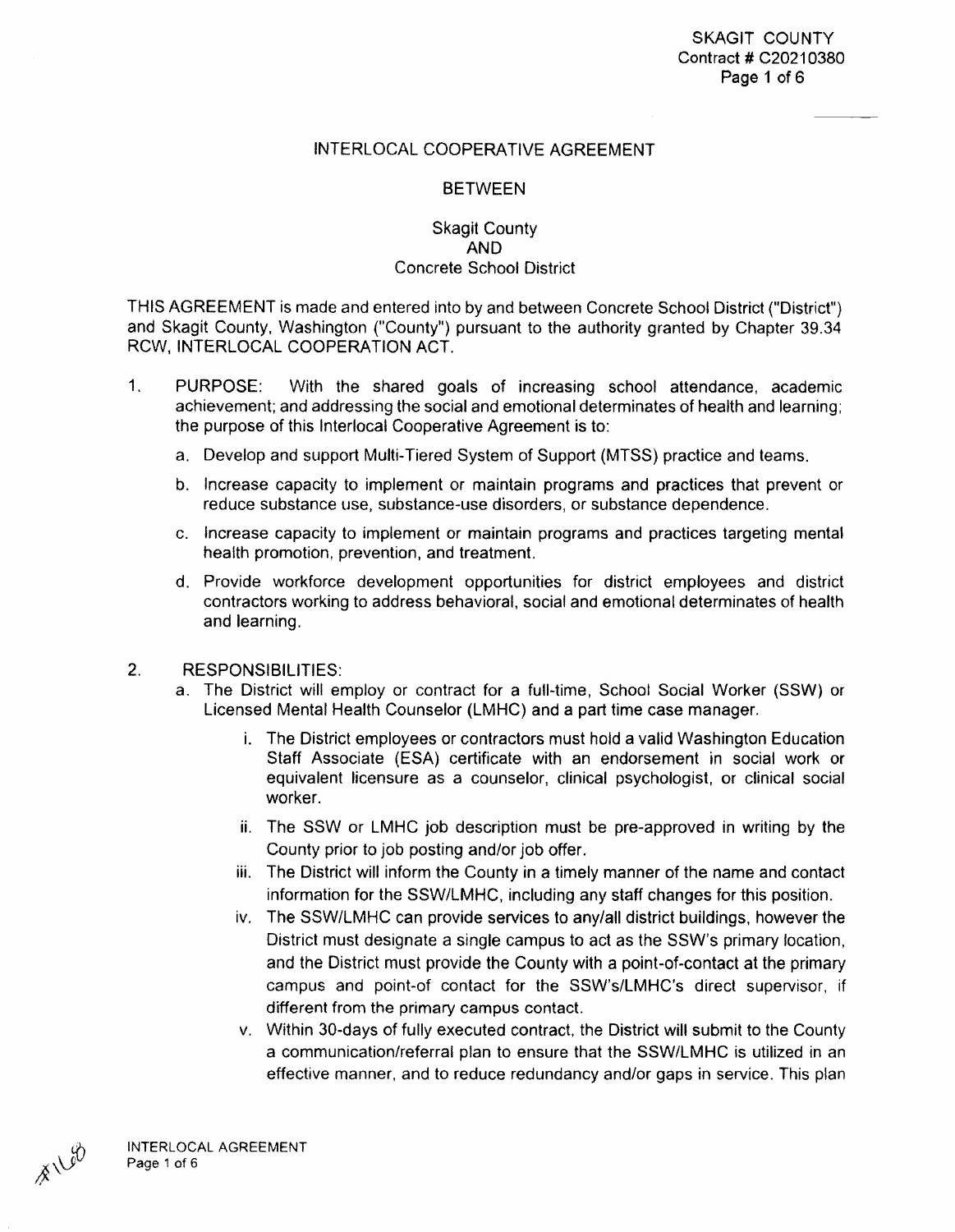also must include specific ways in which the SSW/LMHC will be utilized given modifications to District plans regarding COVID-19 response.

- vi. The District will notify the County if any changes are made to the initial building assignment and/or communication/referral plan.
- b. The District will comply with Exhibit A Expectations for Skagit School Behavioral Health Participating Schools - 2021/2022 Academic School Year.
- 3. TERM OF AGREEMENT: The term of this Agreement shall be from August 1, 2021 through July 31, 2022.
- 4. **MANNER** OF **FINANCING:** 
	- a. The District shall budget funds awarded for contracted services in a manner that ensures availability of such services throughout the 2021/2022 school year.
	- b. Total Possible Compensation is \$100,000.
	- c. Source Gls include: 116-55-201-37, 116-552-01-75, 116-552-03-47, and 115-116 various.

5. ADMINISTRATION: The following individuals are designated as representatives of the respective parties. The representatives shall be responsible for administration of this Agreement and for coordinating and monitoring performance under this Agreement. In the event such representatives are changed, the party making the change shall notify the other party.

- 5.1 The County's representative shall be McKinzie Gales.
- 5.2 Concrete School District's representative shall be Wayne Barrett.

6. TREATMENT OF ASSETS AND PROPERTY: No fixed assets or personal or real property will be jointly or cooperatively, acquired, held, used, or disposed of pursuant to this Agreement.

7. INDEMNIFICATION: Each party agrees to be responsible and assume liability for its own wrongful and/or negligent acts or omissions or those of their officials, officers, agents, or employees to the fullest extent required by law, and further agrees to save, indemnify, defend, and hold the other party harmless from any such liability. It is further provided that no liability shall attach to the County by reason of entering into this contract except as expressly provided herein.

8. TERMINATION: Any party hereto may terminate this Agreement upon thirty (30) days' notice in writing either personally delivered or mailed postage-prepaid by certified mail, return receipt requested, to the party's last known address for the purposes of giving notice under this paragraph. If this Agreement is so terminated, the parties shall be liable only for performance rendered or costs incurred in accordance with the terms of this Agreement prior to the effective date of termination.

9. CHANGES, MODIFICATIONS, AMENDMENTS AND WAIVERS: The Agreement may be changed, modified, amended or waived only by written agreement executed by the parties hereto. Waiver or breach of any term or condition of this Agreement shall not be considered a waiver of any prior or subsequent breach.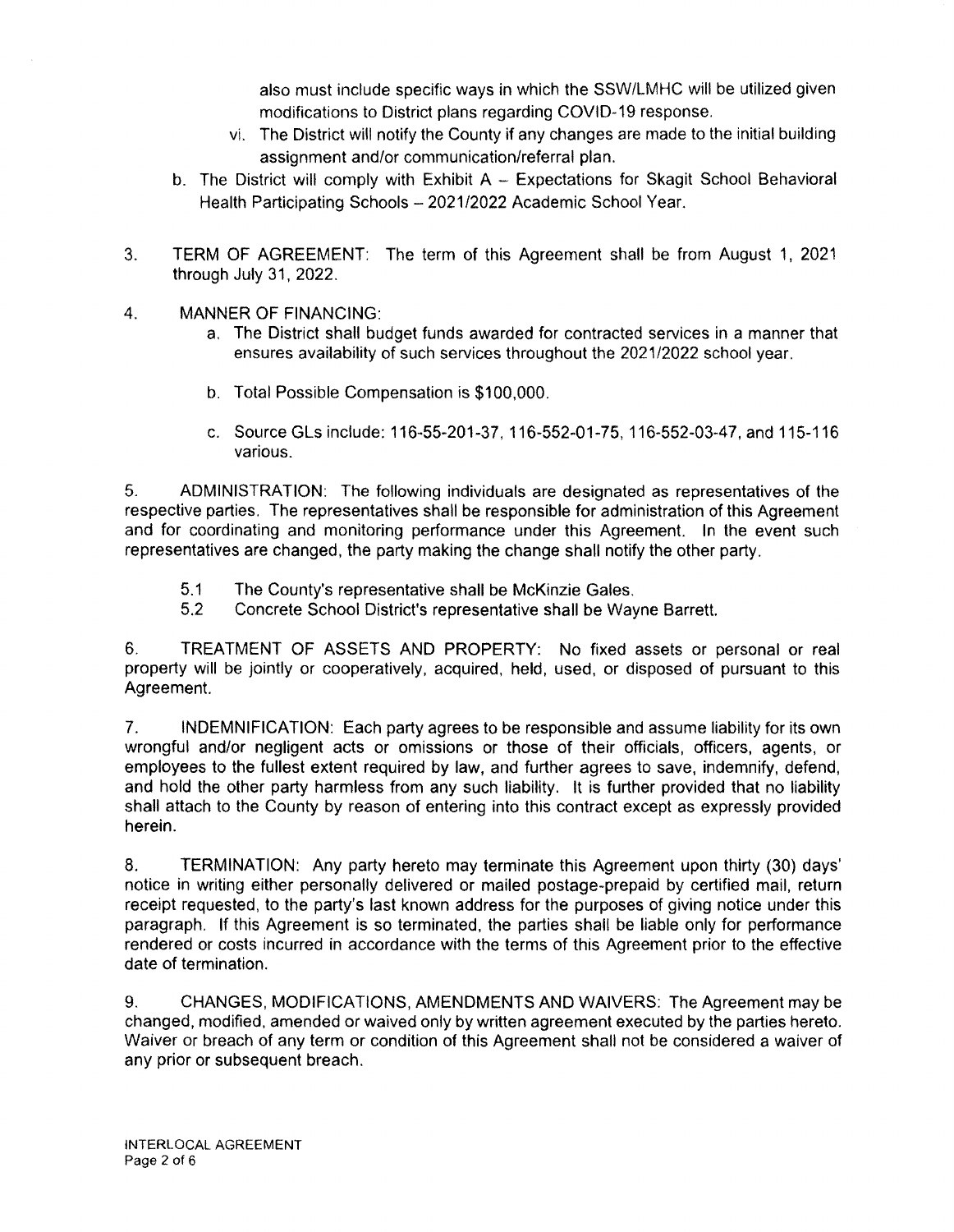10. SEVERABILITY: In the event any term or condition of this Agreement or application thereof to any person or circumstances is held invalid, such invalidity shall not affect other terms, conditions or applications of this Agreement which can be given effect without the invalid term, condition, or application. To this end the terms and conditions of this Agreement are declared severable.

11. ENTIRE AGREEMENT: This Agreement contains all the terms and conditions agreed upon by the parties. All items incorporated herein by reference are attached. No other understandings, oral or otherwise, regarding the subject matter of this Agreement shall be deemed to exist or to bind any of the parties hereto.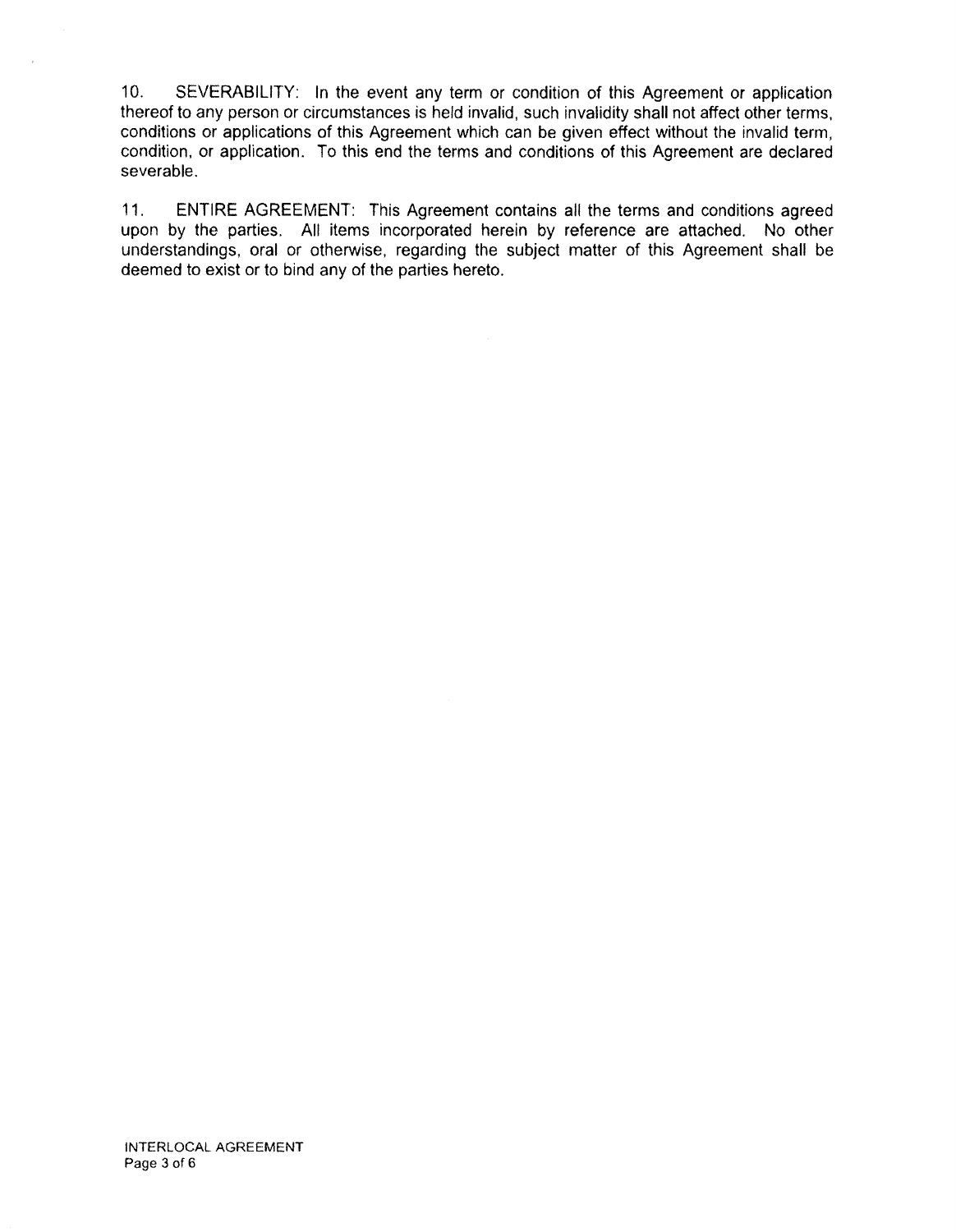#### **GOVERNMENT AGENCY:**

Superintendent

 $(Date 07-24-21)$ 

inW 'a

Print Name of Signatory

**Mailing Address:** (Street address required in addition to P.O. Box)

5389 Airpor No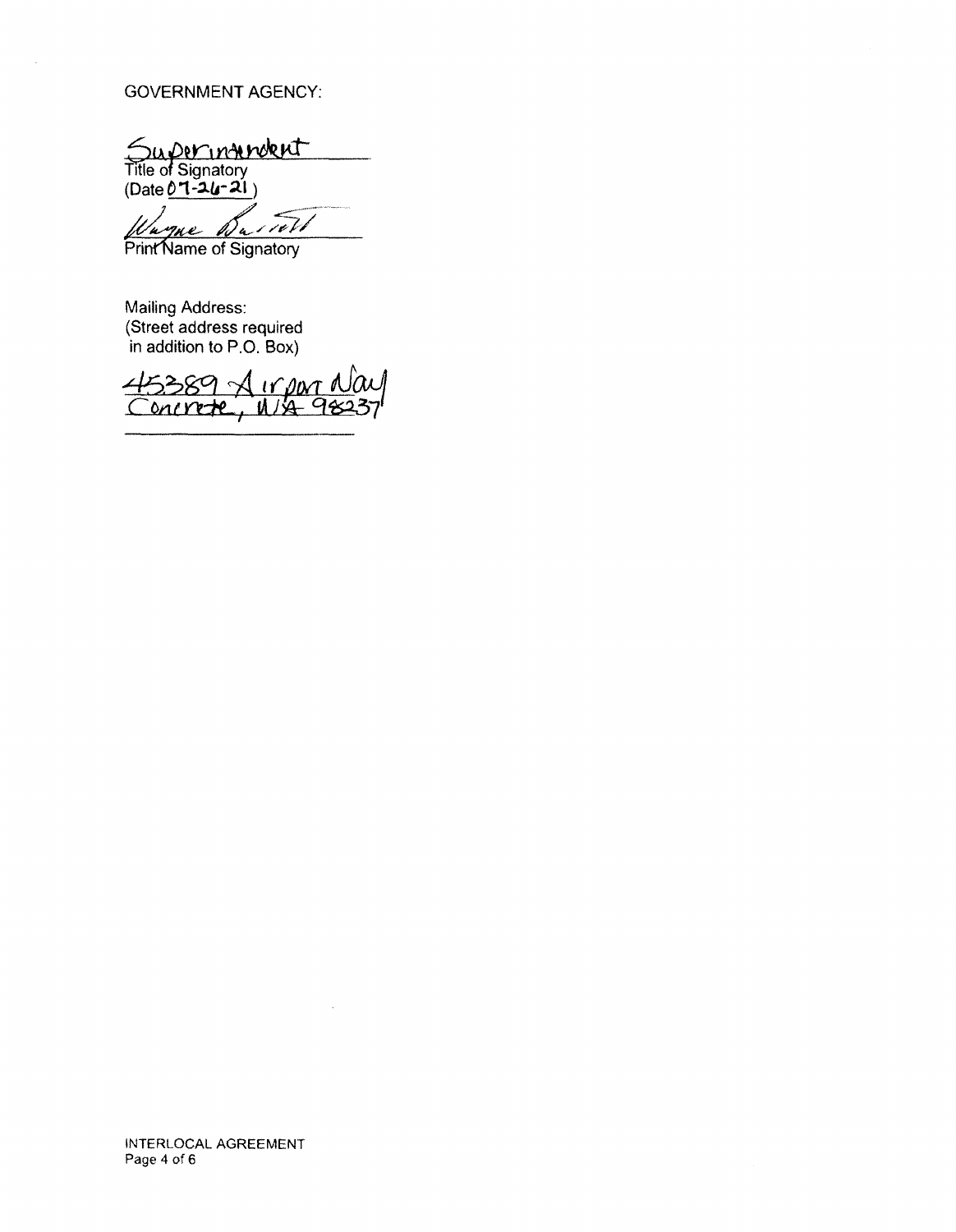DATED this  $\mu$  day of *AMME*  $2021.$ 

#### **BOARD OF COUNTY COMMISSIONERS SKAGIT COUNTY, WASHINGTON**

Lisa Janicki, Chau

Peter Browning, Commissioner

Ron Wesen, Commissioner

Attest:

<u>AMANEME</u><br>Clerk of the Board

For contracts under \$5,000: Authorization per Resolution R20030146

Recommended:

In Johnon ftment Head Depa

Approved as to form:

**Civil Deputy Prosecuting Attorney** 

Approved as to indemnification:

**Risk Manager** 

Approved as to budget:

**Budget & Finance Director** 

**INTERLOCAL AGREEMENT** Page 5 of 6

**County Administrator**